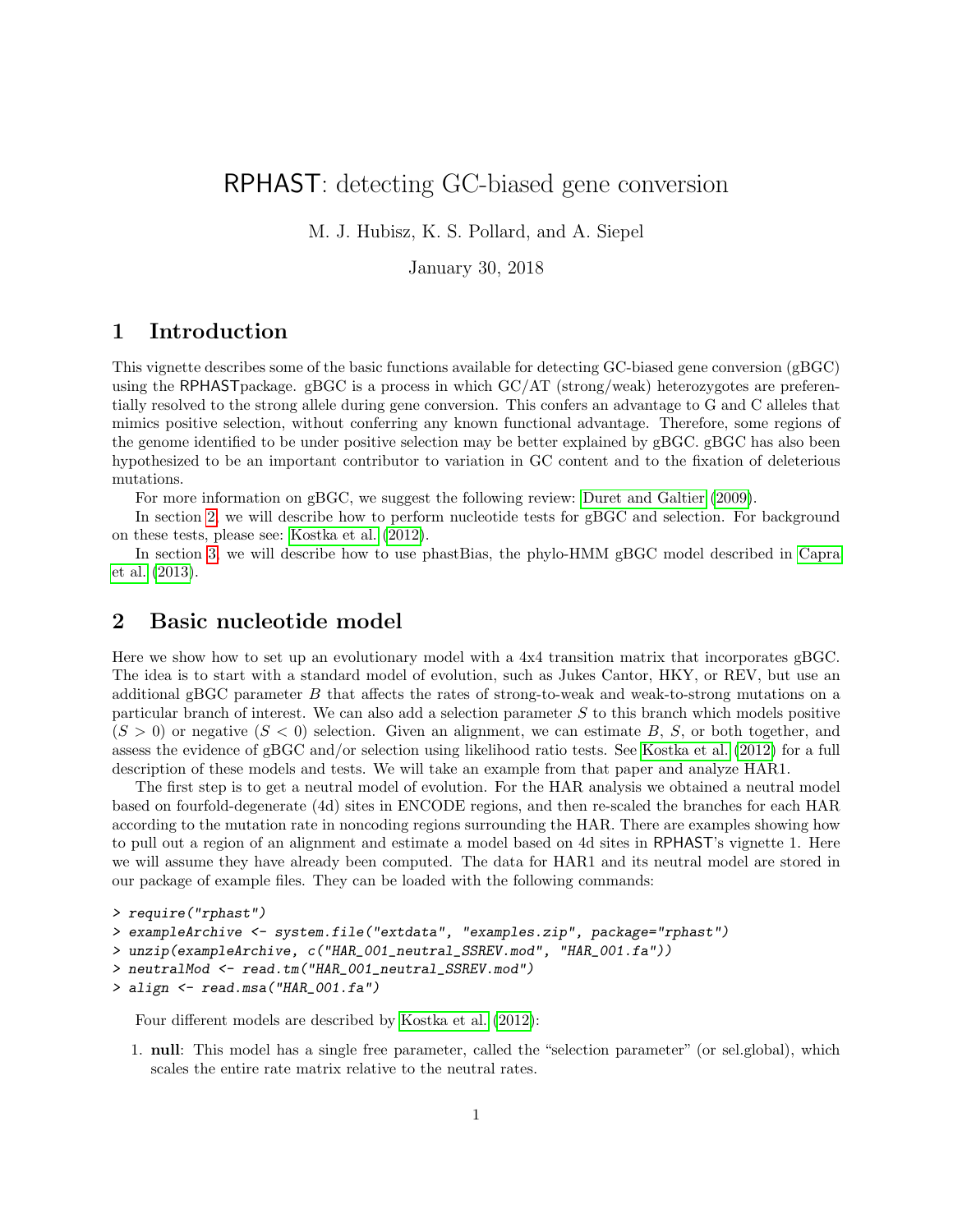- 2. selection only: This model has two free parameters. sel.global acts as in the null model. An additional selection parameter, sel.ls (for lineage-specific selection), acts on a branch of interest. It is additive with sel.global, so that the total selection on the branch of interest is sel.global  $+$  sel.ls.
- 3. gBGC only: This model has two free parameters. sel.global acts as in the null model, affecting all branches. A parameter called bgc.ls models the effect of gBGC on a branch of interest. bgc.ls is usually constrained to be  $\geq 0$ , since there is no biological concept of a negative gBGC effect.
- 4. gBGC + selection: This is the full model, with all three free parameters as described above: sel.global, sel.ls, and bgc.ls.

A single function will get the maximum likelihood estimates for these parameters in all four models:

```
> nuc.results <- bgc.nucleotide.tests(align, neutralMod, "hg18")
> nuc.results
```

|      | likelihood sel.global sel.ls bgc.ls |                   |          |
|------|-------------------------------------|-------------------|----------|
| mull | $-364.6712$ 1.456037942             | $\mathbf{\Omega}$ | $\Omega$ |
| sel  | $-302.2111$ 0.016192886             | 200               | ∩        |
| bgc  | $-297.3033$ 0.021113625             | ∩                 | 200      |
|      | sel+bgc -291.5415 0.007461276       | 200               | 200      |

The third argument tells RPHASTwhich branch of the tree to test for selection and/or gBGC. This function returns a data frame with a row for each model, giving the maximum likelihood and the corresponding parameter estimates. Note that the estimates for sel.ls (lineage-specific selection) and sel.bgc are both 200 in the models where they are not constrained to be zero. This is because there are so many strong mutations on the human branch of HAR1 that the parameters are being pushed to their upper boundary, which has a default of 200. We can investigate this:

```
> classify.muts.bgc(align, neutralMod, branch="hg18")
```
branch W.to.S S.to.W W.to.W S.to.S hg18 hg18 13.98254 4.947062e-09 1.619623e-06 6.282675e-10

The classify.muts.bgc function counts the expected number of each type of mutation (weak to strong, strong to weak, weak to weak, strong to strong), given the observed nucleotides at the leaf nodes, and a neutral model. Here, it indicates that there are about 14 weak to strong mutations expected on the human branch, which is quite a lot given the low counts in other category, and that the alignment only has

> ncol.msa(align)

[1] 106

106 columns in the alignment.

We can adjust the boundaries:

> bgc.nucleotide.tests(align, neutralMod, "hg18", bgc.limits=c(0, 2000), sel.limits=c(-2000,2000))

|      | likelihood sel.global                            | sel.ls | $bgc.$ ls |
|------|--------------------------------------------------|--------|-----------|
| null | $-364.6712$ 1.456037942 0.00000                  |        | 0.000     |
| sel  | -299.1694 0.005093476 423.76721                  |        | 0.000     |
| bgc  | $-282.5656$ 0.001752597 0.00000 1296.773         |        |           |
|      | sel+bgc -282.5557 0.002397369 -47.31461 1344.171 |        |           |

though it is important to keep in mind that if the boundaries are pushed too high, in some cases the function may quit with an error due to numerical problems computing/exponentiating the rate matrix.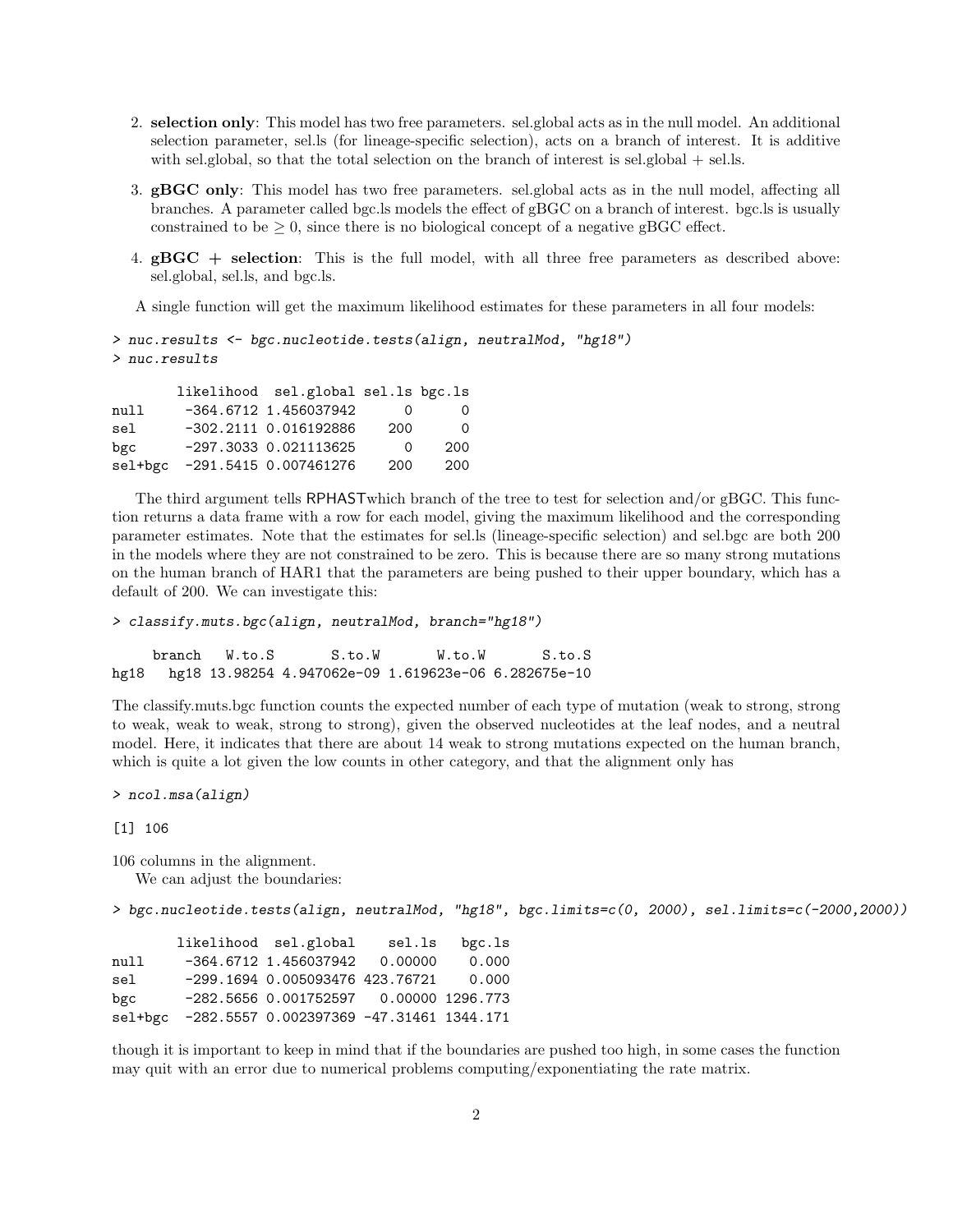#### 2.1 Classifying the alignment

The likelihoods obtained by bgc.nucleotide.tests can be compared to each other to obtain likelihood ratios. The likelihood ratios can be compared to a null distribution to assess the evidence for selection and gBGC on the branch of interest.

In the paper, seven different likelihood ratios were computed:

```
> # note this is not portable
> nullLike <- nuc.results["null", "likelihood"]
> selLike <- nuc.results["sel", "likelihood"]
> bgcLike <- nuc.results["bgc", "likelihood"]
> bgcSelLike <- nuc.results["sel+bgc", "likelihood"]
> lrs <- c(selLike - nullLike,
+ bgcLike - nullLike,
+ selLike - bgcLike,
+ bgcLike - selLike,
+ bgcSelLike - bgcLike,
+ bgcSelLike - selLike)
> lrs
```
[1] 62.460162 67.367943 -4.907781 4.907781 5.761773 10.669554

Now that we have all the likelihood ratios, the difficult part is figuring out the significance and choosing the best model. In [Kostka et al.](#page-8-1) [\(2012\)](#page-8-1), null distributions were obtained by simulation separately for each HAR, so that each of the seven likelihood ratios could be declared as significant or not. Given the significance of each of the seven tests, a series of rules was used to assign the HAR to a category. See the paper for more details. In the case of HAR1, the best fit is the model with gBGC but no selection. Therefore, HAR1 is suspected to be a "false positive" HAR: the burst of substitutions observed on the human lineage is likely a result of gBGC and not of functional importance.

### <span id="page-2-0"></span>3 phastBias: A Hidden Markov Model for gBGC

In this section we'll show how to use the phastBias function, which was described in [Capra et al.](#page-8-2) [\(2013\)](#page-8-2). This runs a Hidden Markov Model (HMM) with four states: conserved, neutral, conserved with gBGC, and neutral with gBGC. As always, the first step is to obtain an alignment and a model of neutral evolution. Let's use a 4-species alignment of a 100 kilobase chunk of chromosome 1, and UCSC's neutral model for autosomes which was created for the 44-way alignment displayed on the hg18 browser:

```
> unzip(exampleArchive, c("chr1_100k_4way.maf", "placentalMammals.mod"))
> align <- read.msa("chr1_100k_4way.maf")
> mod <- read.tm("placentalMammals.mod")
> mod$tree <- prune.tree(mod$tree, names(align), all.but=TRUE)
```
The function phastBias can then be used to set up the HMM and obtain gBGC tract predictions and posterior probabilities for each state. However, there are many choices to make with regard to which parameters will be estimated. There are several relevant parameters:

- $\bullet$  B: the level of gBGC on the foreground branch
- scale: an overall scaling factor for the tree in all models
- $\rho$ : a scaling factor for the branches in conserved models
- bgc.in: the transition rate into the gBGC state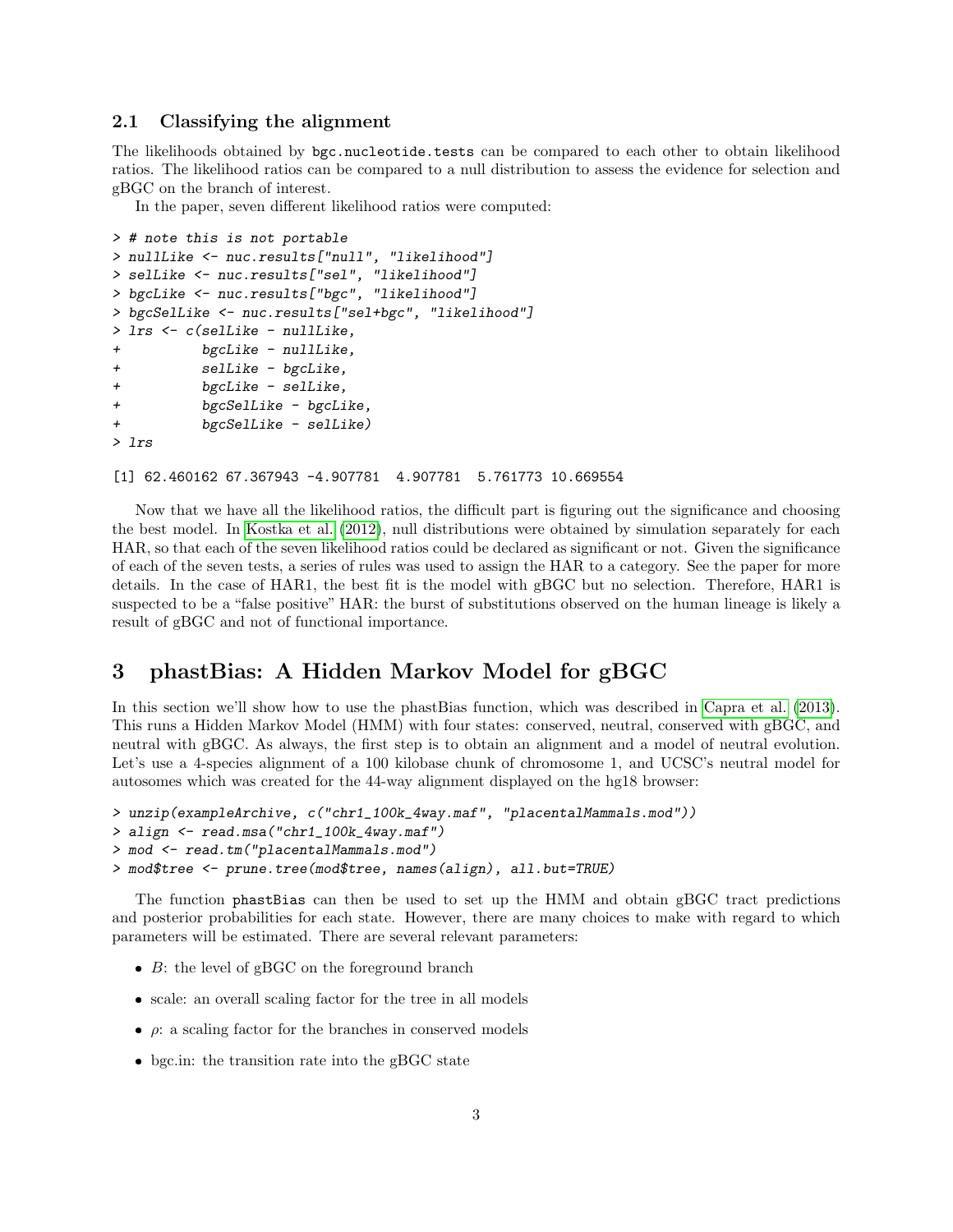- bgc.out: the transition rate out of the gBGC state
- $\bullet\,$  cons.in: the transition rate into the conserved state
- cons.out: the transition rate out of the conserved state

It is important not to try to estimate too many parameters; in the paper the only parameter we optimized was bgc.out. We tried various values of B and chose  $B = 3$ , which was the lowest value we could use that did not produce many false positives in simulations. We started with a neutral model and then held scale to 1.0. We set  $\rho = 0.31$ , as this has been found to be a fairly robust estimate for the level of conservation within conserved elements across several different species sets.

The default phastBias arguments are set to the values used in [Capra et al.](#page-8-2) [\(2013\)](#page-8-2). However, different topologies or neutral models may perform better with different parameter settings. The choice for the parameter B is particularly important and may need some tuning. Higher values of B will give fewer, shorter, higher-confidence gBGC tracts, whereas lower values of B will yield a more inclusive but lowerconfidence set of tracts. If  $B$  is too low, the HMM will not be able to distinguish between the gBGC and non-gBGC states, and may predict the entire alignment to be a "gBGC tract". The other parameters seem more forgiving and in most cases should not have to be adjusted.

Let's run phastBias on our alignment and examine the results:

```
> hmm.results <- phastBias(align, mod, foreground="hg18")
> hmm.results
phastBias results: list with the following elements:
  foreground: branch tested for gBGC
     value: hg18
  likelihood: total posterior likelihood
     value: -282593.542113
  bgc: gBGC strength parameter B
     value: 3.000000
  bgc.in: rate into gBGC state
     value: 0.000018
  bgc.out: rate out of gBGC state
     value: 0.001000
  mu: rate out of conserved state
     value: 0.022222
  nu: rate into conserved state
     value: 0.009524
  scale: overall tree scale
     value: 1.000000
  sel: population genetic parameter describing selection in conserved state
     value: -2.014830
  tracts: features object with gBGC tracts
     value: data.frame with 1 rows and 7 columns
  post.prob: posterior probability for each state in each column
     value: data.frame with 100000 rows and 5 columns
  informative: features object with regions of alignment informative for gBGC on foreground branch
     value: data.frame with 544 rows and 7 columns
```
phastBias returns an R list object containing the likelihood, all the final parameter values, posterior probabilities for each state at every site, and predicted gBGC tracts. The tracts are obtained by thresholding the posterior probability that each site is in one of the gBGC states at 0.5. In this example, only one tract is predicted: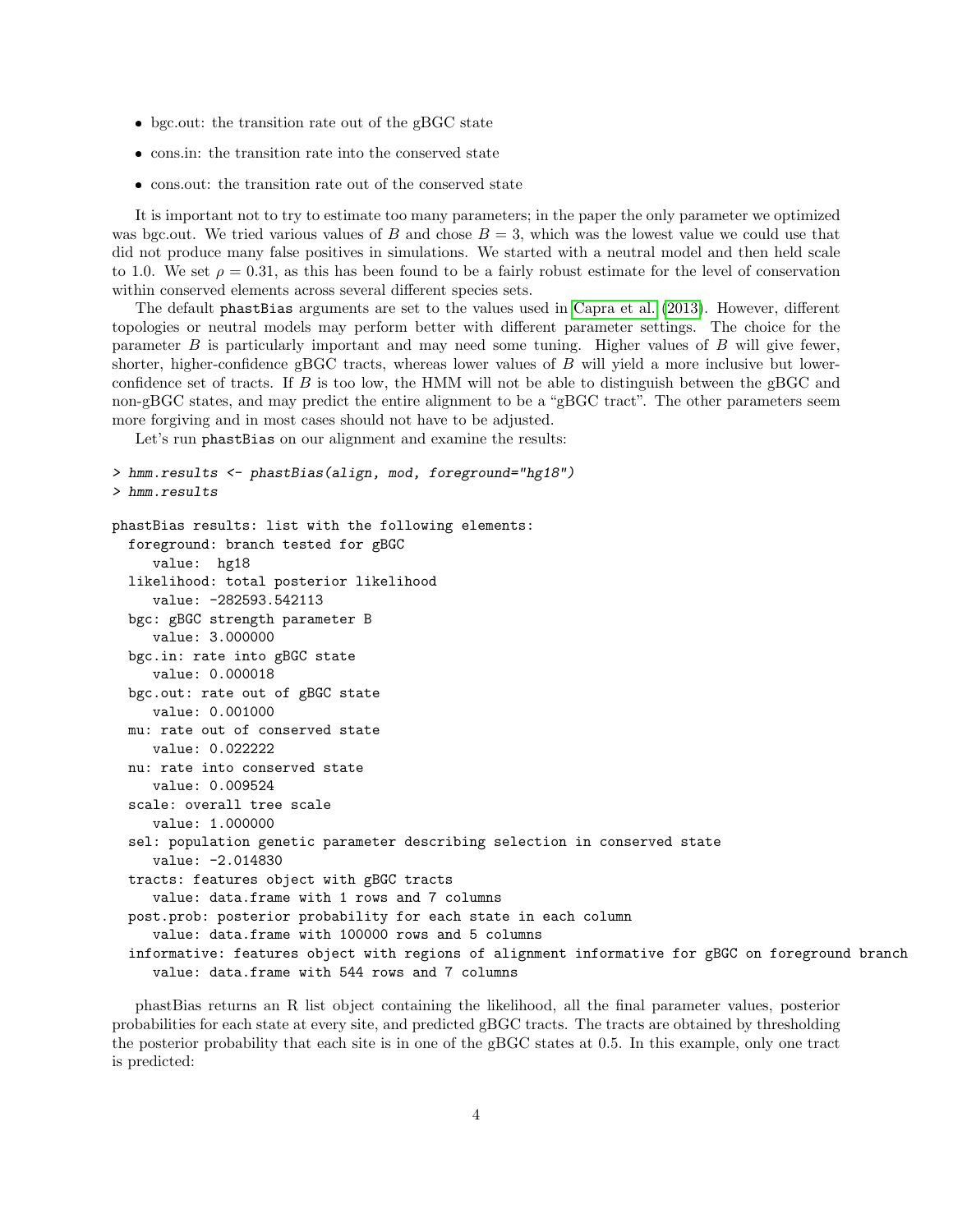> hmm.results\$tracts

seqname src feature start end score attribute 1 hg18 phastBias gBGC\_tract 1082696 1084170 1284.035 .

> coverage.feat(hmm.results\$tracts)

[1] 1475

The alignment in this region can be extracted and analyzed:

> tractAlign <- split.by.feature.msa(align, hmm.results\$tracts)[[1]] > classify.muts.bgc(tractAlign, mod, "hg18") branch W.to.S S.to.W W.to.W S.to.S hg18 hg18 16.40908 2.259461 7.029686 0.3196058

> classify.muts.bgc(align, mod, "hg18")

branch W.to.S S.to.W W.to.W S.to.S hg18 hg18 414.0602 573.2176 113.0958 49.16901

So we can see that there is indeed an excess of  $W\rightarrow S$  mutations on the human branch within the tract, but not within the entire alignment.

We can also create a plot of the posteriors and the tract:

```
> tracks <- list(as.track.feat(hmm.results$tracts, name="gBGC tracts"),
+ as.track.wig(score=(hmm.results$post.prob[,"gBGC.neutral"] +
+ hmm.results$post.prob[,"gBGC.conserved"]),
+ name="gBGC posterior",
+ coord=hmm.results$post.prob$coord),
+ as.track.feat(hmm.results$informative, name="informative"))
> plot.track(tracks)
>
```
The plot produced by this code can be seen in Figure [1.](#page-9-0)

We can also manually inspect the alignment to see the W→S changes on the human branch; however the display only works for alignments of about a 100 bases (more if the display is wider). So, we cannot see the entire alignment at once, but we can see a part of it:

```
> plot.msa(tractAlign, xlim=c(1083115, 1083175), pretty=TRUE)
```
The region plotted here contains four  $W\rightarrow S$  mutations on the human lineage in a 60 bp stretch and is shown in figure [2.](#page-10-0)

#### 3.1 Non-informative columns

The phastBias results include an object describing which columns of the alignment are informative for gBGC. A column may be uninformative for gBGC if it has missing data in certain leaf nodes of the tree. In this example, there must be non-missing data in the human, chimp, and at least one outgroup for a substitution to be unambiguously assigned to the human branch. phastBias does not allow evidence for gBGC to accumulate at columns where there is insufficient information. Otherwise, the phylo-HMM tends to assign these regions to the gBGC state, because without information to differentiate the foreground and background branches, the W→S substitutions can be assigned to the foreground branch, and the S→W substitutions to a background branch. To avoid this effect, regions that are not informative for gBGC are essentially masked (by replacing the gBGC states with non-gBGC states at these sites). These sites may still be assigned to gBGC tracts, but only due to evidence in informative surrounding sites. phastBias returns a features object annotating informative regions so that the user can be aware of how many sites contributed to the final result.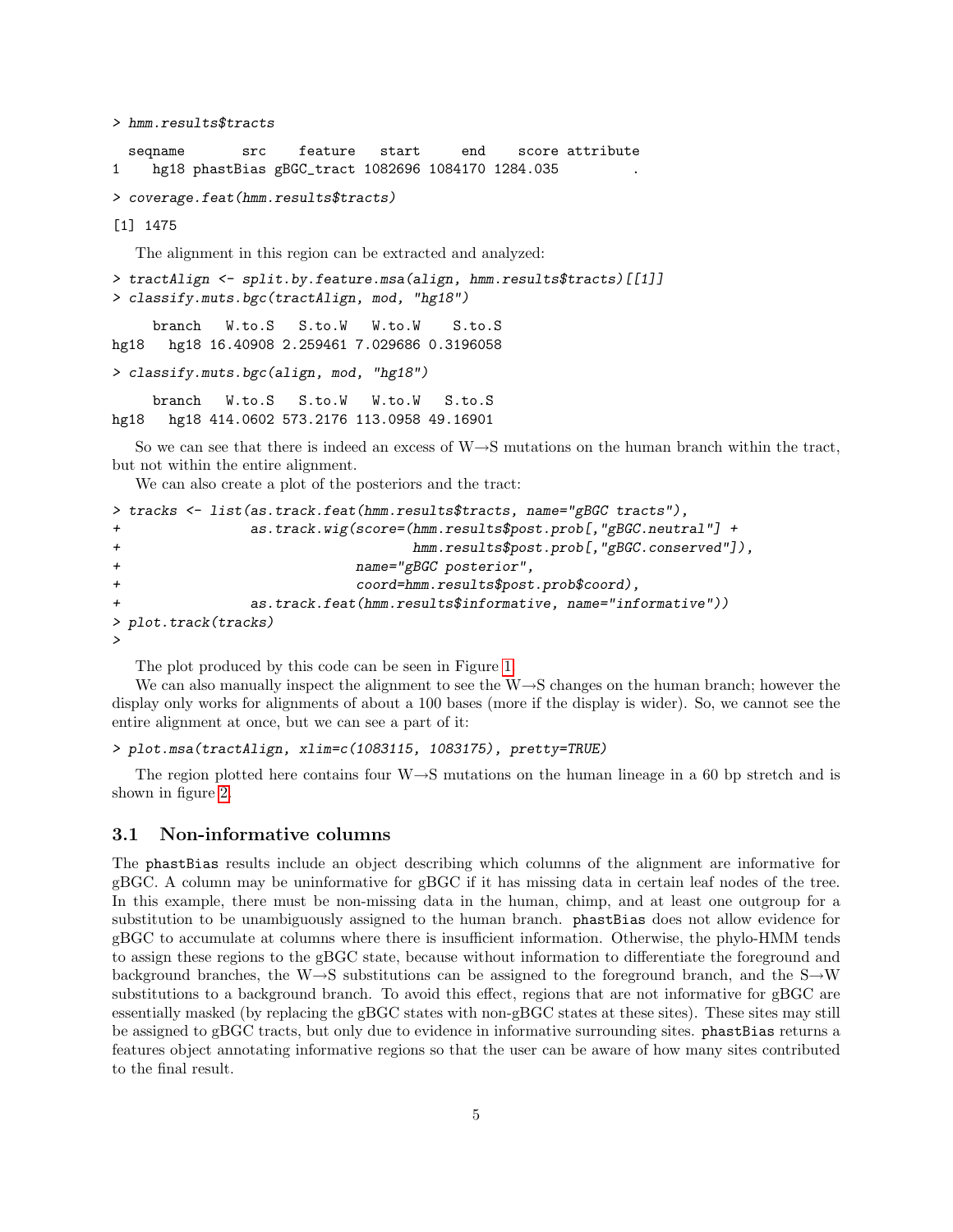### 4 Appendix: nucleotide model details

Here we show in detail how the bgc.nucleotide.tests function works. It may shed some light on how models are set up and manipulated in RPHAST, and how you might customize your own tests.

Let's first re-load the data from HAR1:

```
> align <- read.msa("HAR_001.fa")
> neutralMod <- read.tm("HAR_001_neutral_SSREV.mod")
> neutralMod
ALPHABET: A C G T
ORDER: 0
SUBST_MOD: SSREV
BACKGROUND: 0.344340 0.155660 0.155660 0.344340
RATE_MAT:
  -0.841926 0.150247 0.347464 0.344214
  0.332367 -1.349681 0.248678 0.768636
  0.768636 0.248678 -1.349681 0.332367
  0.344214 0.347464 0.150247 -0.841926
TREE: ((((((hg18:0.000346,panTro2:0.000472):0.001592,rheMac2:0.00197):0.006272,(rn4:0.005314,mm8:0.004
```
The null model consists of the neutral model, with a selection parameter that applies to the entire tree. This selection parameter can be added to the neutral model like so:

#### > neutralMod\$selection <- 0

If neutralMod\$selection is NULL, then it is implicitly zero, but will not be considered a model parameter and will not be optimized by phyloFit. If it is not NULL, then phyloFit will optimize it, unless the "sel" parameter is specified as part of the no.opt argument to phyloFit. So, we can optimize the selection parameter like so:

```
> nullMod <- phyloFit(align, init.mod=neutralMod, no.opt=c("backgd", "branches", "ratematrix"))
> nullMod
```

```
ALPHABET: A C G T
ORDER: 0
SUBST_MOD: SSREV
SELECTION_PAR: 1.456038
TRAINING_LNL: -364.671214
BACKGROUND: 0.344340 0.155660 0.155660 0.344340
RATE_MAT:
  -1.598604 0.285281 0.659747 0.653576
  0.631079 -2.562701 0.472177 1.459445
   1.459445 0.472177 -2.562701 0.631079
   0.653576 0.659747 0.285281 -1.598604
TREE: (((((((hg18:0.000346,panTro2:0.000472):0.001592,rheMac2:0.00197):0.006272,(rn4:0.005314,mm8:0.0047 ):0.0
```
Note that we tell phyloFit not to optimize the background frequencies, the branch lengths, or the rate matrix parameters. The selection parameter is therefore the only parameter being optimized. In this model, the selection parameter is equivalent to re-scaling the branch lengths, but it is parameterized differently, so that it can interact with the gBGC parameter in later models. You can see the difference between re-scaling the tree:

> phyloFit(align, init.mod=neutralMod, scale.only=TRUE, no.opt=c("backgd", "ratematrix", "sel"))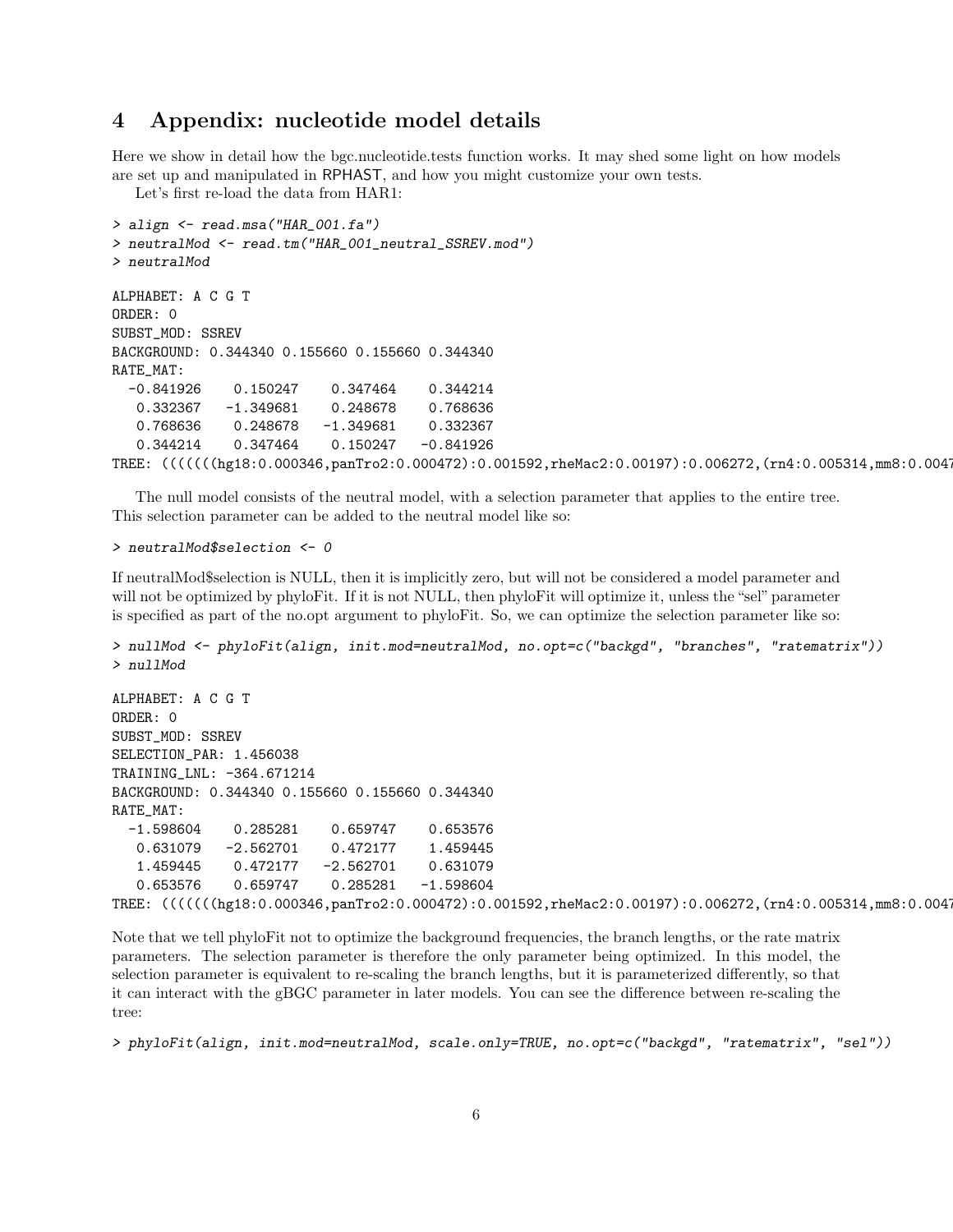ALPHABET: A C G T ORDER: 0 SUBST\_MOD: SSREV SELECTION\_PAR: 0.000000 TRAINING\_LNL: -364.671213 BACKGROUND: 0.344340 0.155660 0.155660 0.344340 RATE\_MAT: -0.841926 0.150247 0.347464 0.344214 0.332366 -1.349680 0.248678 0.768636 0.768636 0.248678 -1.349680 0.332366 0.344214 0.347464 0.150247 -0.841926 TREE: ((((((hg18:0.000656854,panTro2:0.000896055):0.00302229,rheMac2:0.00373989):0.0119069,(rn4:0.01008

Note that this gives the same likelihood as in nullMod, but this time the branch lengths have changed. It is about the same as rescaling the original tree using the selection parameter estimated above like so:

```
> rescale.tree(neutralMod$tree, nullMod$selection/(1-exp(-nullMod$selection)))
```
 $[1]$  "((((((hg18:0.000656966,panTro2:0.000896208):0.0030228,rheMac2:0.00374053):0.0119089,(rn4:0.0100899

So now we have the null model stored in nullMod. We can get the likelihood in a couple of ways:

> nullMod\$likelihood

 $[1] -364.6712$ 

> likelihood.msa(align, nullMod)

 $\lceil 1 \rceil$  -364.6712

and we can see what the estimate for the selection parameter is:

#### > nullMod\$selection

[1] 1.456038

Next we want to estimate the model with selection added onto the foreground branch. In this case we will use the human branch. To do this, we need to modify the initial model so that there is a separate model on the human branch. This is referred to as an "lineage-specific" (LS) model in RPHAST. An LS model can specify an entirely different substitution model (such as REV, HKY85, JC, etc), or it can specify certain parameters which should be estimated separately for this model. In this case we want the selection parameter to be estimated separately on the human branch than the rest of the tree. We do this like so:

> initSelMod <- add.ls.mod(neutralMod, "hg18", separate.params="sel")

This adds a separate selection parameter to the human branch. The initial selection parameter is 0, though we could have specified a different initial value like this:

```
> initSelMod2 <- add.ls.mod(neutralMod, "hg18", separate.params="sel", selection=2)
```
Now that the initial model is set up, we can use phyloFit to get the maximum likelihood estimate for both selection parameters (global and hg18):

```
> selMod <- phyloFit(align, init.mod=initSelMod, no.opt=c("backgd", "branches", "ratematrix"))
> # print the likelihood:
> selMod$likelihood
```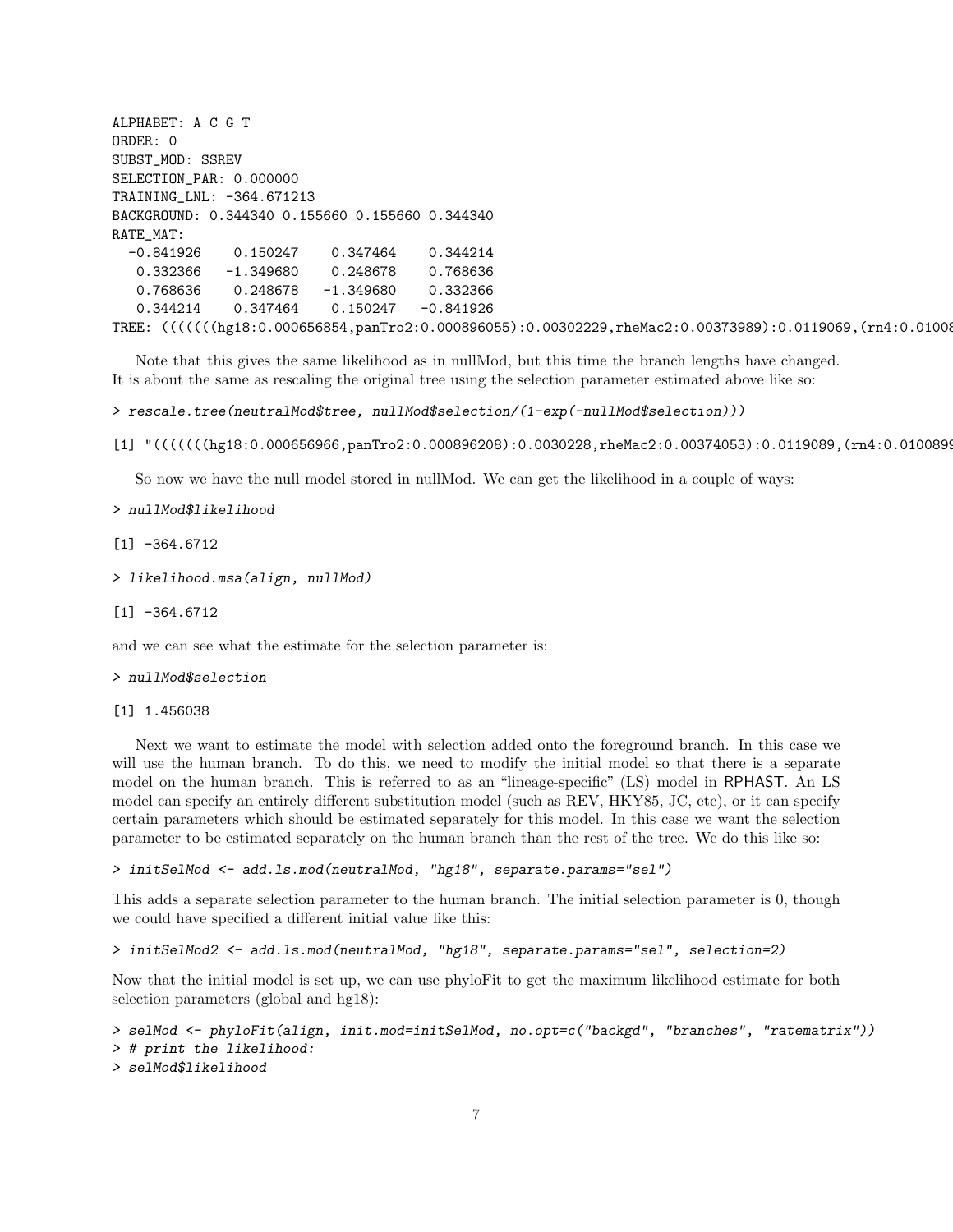```
[1] -302.2111
> # print the global selection parameter:
> selMod$selection
[1] 0.01619289
> # print the human selection parameter:
> selMod$ls.mod$selection
```
[1] 200

Note that when selection is defined in the main model as well as in an LS model, the total selection on the LS model is the sum of the selection parameters in the LS and main models. You can check by applying the selection parameter to the rate matrix manually:

```
> apply.bgc.sel(neutralMod$rate.matrix, sel=(selMod$selection+selMod$ls.mod$selection)) -
   selMod$ls.model$rate.matrix
```
 $[0,1]$   $[0,2]$   $[0,3]$   $[0,4]$ 0 1.759027e-04 -3.139098e-05 -7.259535e-05 -7.191633e-05 1 1.814338e-04 -1.307919e-04 -5.195608e-05 1.314125e-06 2 1.314125e-06 -5.195608e-05 -1.307919e-04 1.814338e-04 3 -7.191633e-05 -7.259535e-05 -3.139098e-05 1.759027e-04

which is within rounding error of zero.

The next model is the model with gBGC on the human branch, but no additional selection parameter on the human branch. There is no concept of a global gBGC parameter, since gBGC is a transient effect, so the gBGC parameter  $B$  is implicitly 0 in the main model. We can add gBGC to the human branch in the same way we added selection:

```
> initBgcMod <- add.ls.mod(neutralMod, "hg18", separate.params="bgc[0,2000]")
```
The "[0,2000]" assigns boundaries to the bgc parameter (the same can be done any parameters specified in separate.params, and probably should have been done for the selection parameter above, as phyloFit estimated it at the default maximum of 200).

Then we can maximize the likelihood using phyloFit in the same way:

```
> bgcMod <- phyloFit(align, init.mod=initBgcMod, no.opt=c("backgd", "branches", "ratematrix"))
> #print the likelihood, global selection, and bgc parameters:
> bgcMod$likelihood
```
 $[1] -282.5656$ 

> bgcMod\$selection

[1] 0.001752597

```
> bgcMod$ls.mod$bgc
```
[1] 1296.773

The final model incorporates both lineage-specific gBGC and selection. We can set it up, and maximize the likelihood, like so: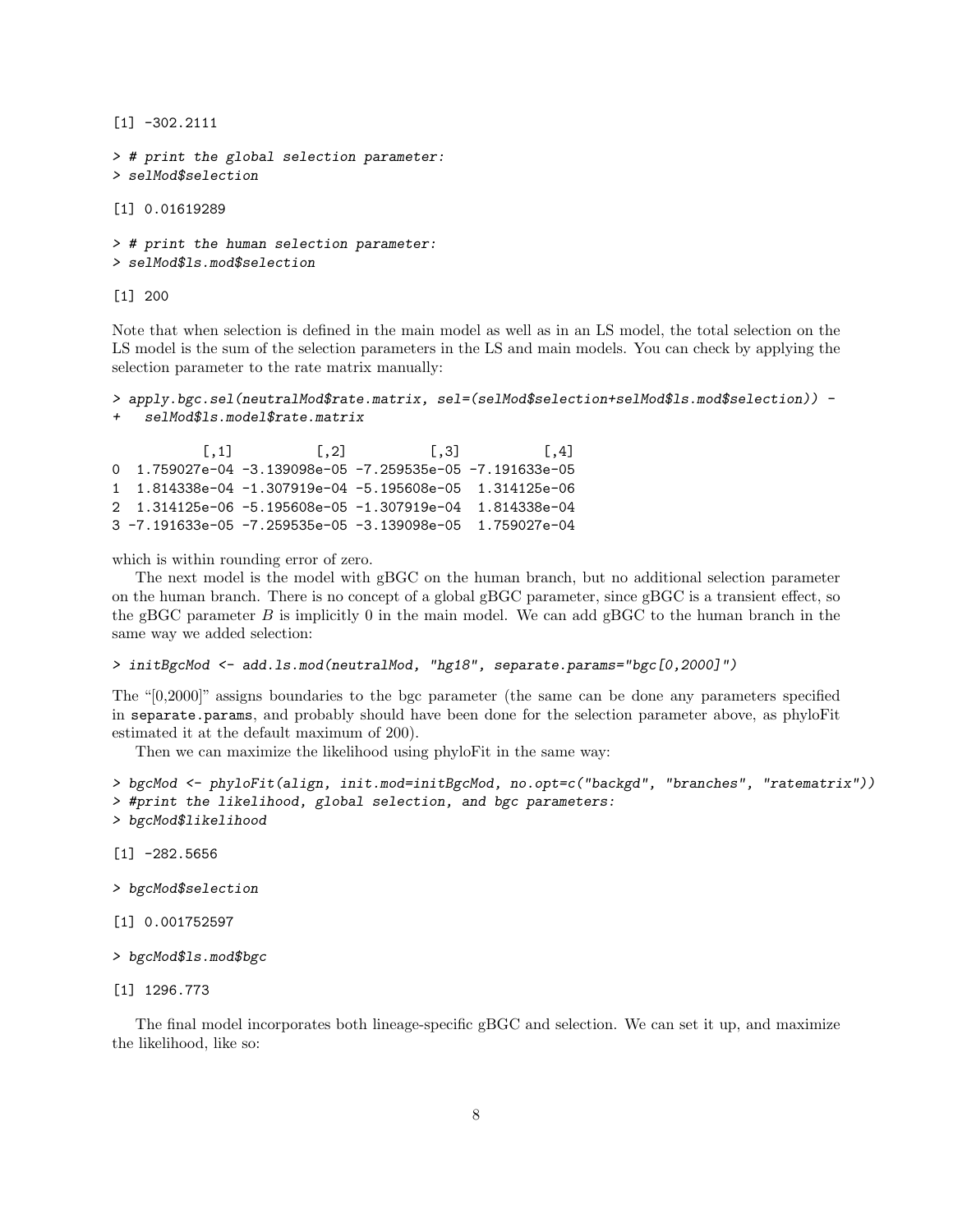```
> initBgcSelMod <- add.ls.mod(neutralMod, "hg18", separate.params=c("bgc[0,2000]", "sel[-1000,1000]"))
> bgcSelMod <- phyloFit(align, init.mod=initBgcSelMod, no.opt=c("backgd", "branches", "ratematrix"))
> # print likelihood, global selection, lineage-specific selection, and bgc parameters:
> bgcSelMod$likelihood
[1] -282.5557
> bgcSelMod$selection
[1] 0.002397369
> bgcSelMod$alt.mod$selection
```
NULL

```
> bgcSelMod$alt.mod$bgc
```
NULL

>

Now that we have likelihoods from all four models, we can compare them as described in Section [2.](#page-0-0)

# References

<span id="page-8-2"></span>J. A. Capra, M. J. Hubisz, D. Kostka, K. S. Pollard, and A. Siepel. 2013.

- <span id="page-8-0"></span>Laurent Duret and Nicolas Galtier. Biased gene conversion and the evolution of mammalian genomic landscapes. Annu Rev Genom Hum G, 10(1):285–311, 2009.
- <span id="page-8-1"></span>D. Kostka, M. J. Hubisz, A. Siepel, and K. S. Pollard. The role of GC-biased gene conversion in shaping the fastest evolving regions of the human genome. Mol. Biol. Evol., 29(3):1047–1057, Mar 2012.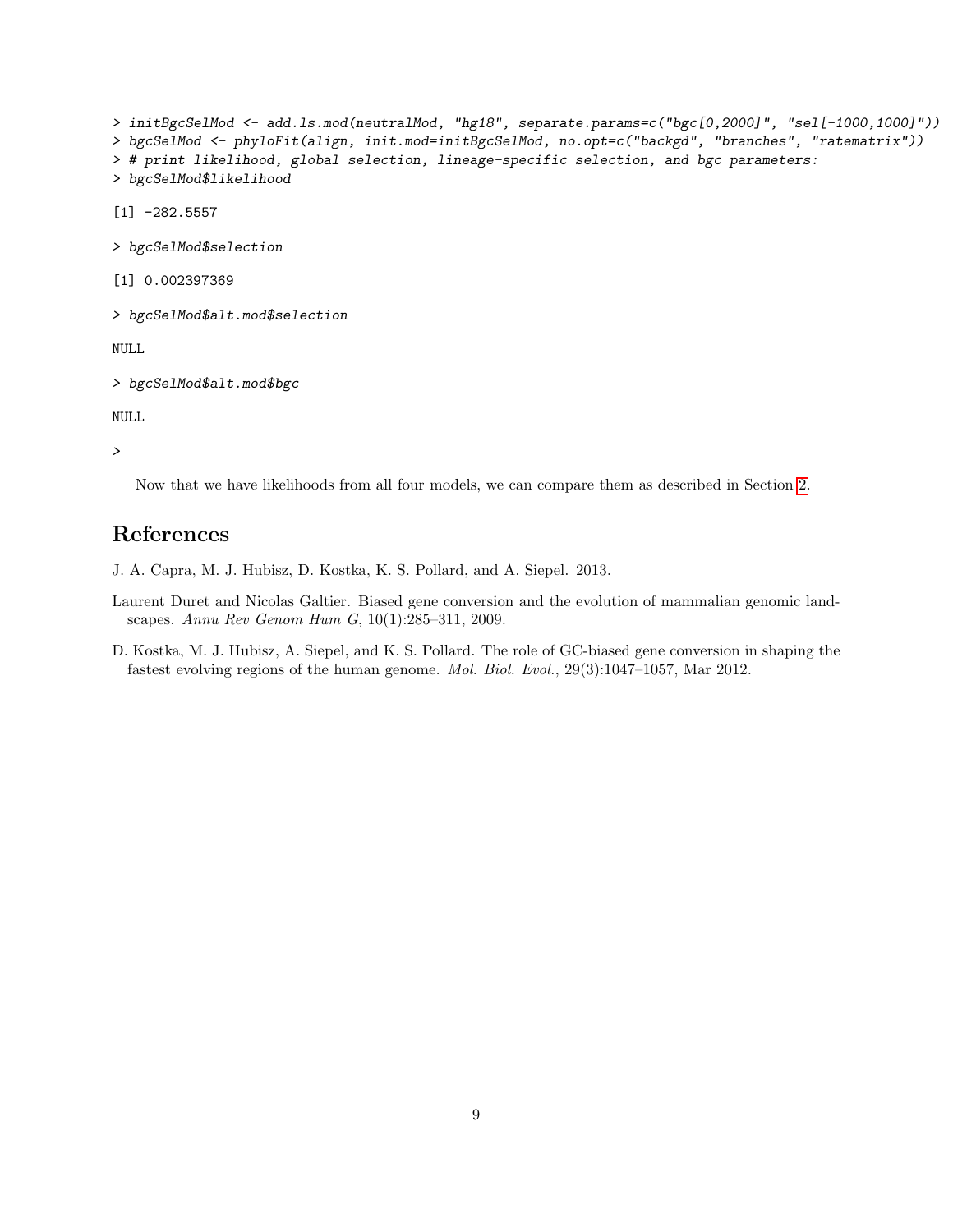

<span id="page-9-0"></span>Figure 1: phastBias result plot